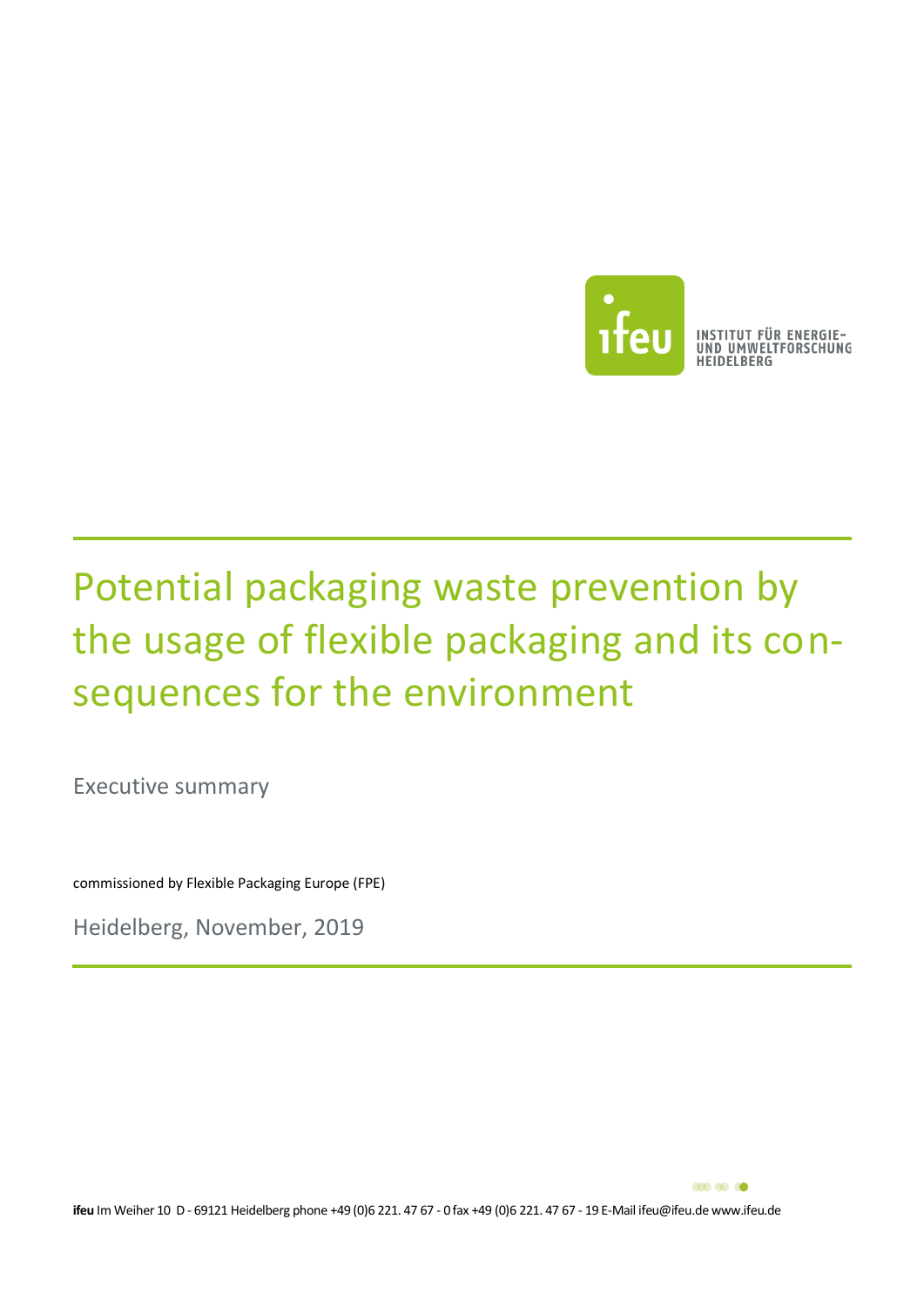The EU Packaging and Packaging Waste Directive aims at preventing the production of packaging waste and, as additional fundamental principles, at reusing packaging, at recycling and other forms of recovering packaging waste to reduce the overall quantities of such waste going to final disposal [EC 1994]. It follows the waste management hierarchy of the European Commission's Waste Framework Directive by giving priority to prevention before other approaches like reuse, recycling and recovery. The European Commission requires that: "Packaging shall be so manufactured that the packaging volume and weight be limited to the minimum adequate amount to maintain the necessary level of safety, hygiene and acceptance for the packed product and for the consumer." [EC 1994]

This prevention requirement may be fulfilled in most cases by the usage of flexible packaging solutions as these are typically light weight in comparison with non-flexible packaging solutions.

In order to verify the assumption that flexible packaging can play a key role in the prevention of packaging waste and the efficient use of resources, Flexible Packaging Europe (FPE) commissioned the Institute for Energy and Environmental Research (IFEU) to prepare a study about the packaging waste prevention potential in the European Union (EU) by the usage of flexible packaging and its consequences for resource efficiency and climate change.

The scenario in which all non-flexible packaging used for Fast Moving Consumer Goods (FMCG) are substituted by flexible packaging wherever possible is investigated. Assuming that all FMCG can be packed in flexible packaging with the exception of carbonated drinks, it is decided, for the purpose of the study, to restrict the scope of such a theoretical substitution to all FMCG excluding all beverages (as a conservative approach).

By substituting all non-flexible packaging of non-beverage FMCG at the EU level, the amount of primary packaging waste could be reduced by 21 million tonnes per year. This means a 70% reduction of the total annual amount of waste generated in EU by non-beverage FMCG primary packaging, which clearly highlights the huge packaging waste prevention potential of flexible packaging. This can be visualised in figure1.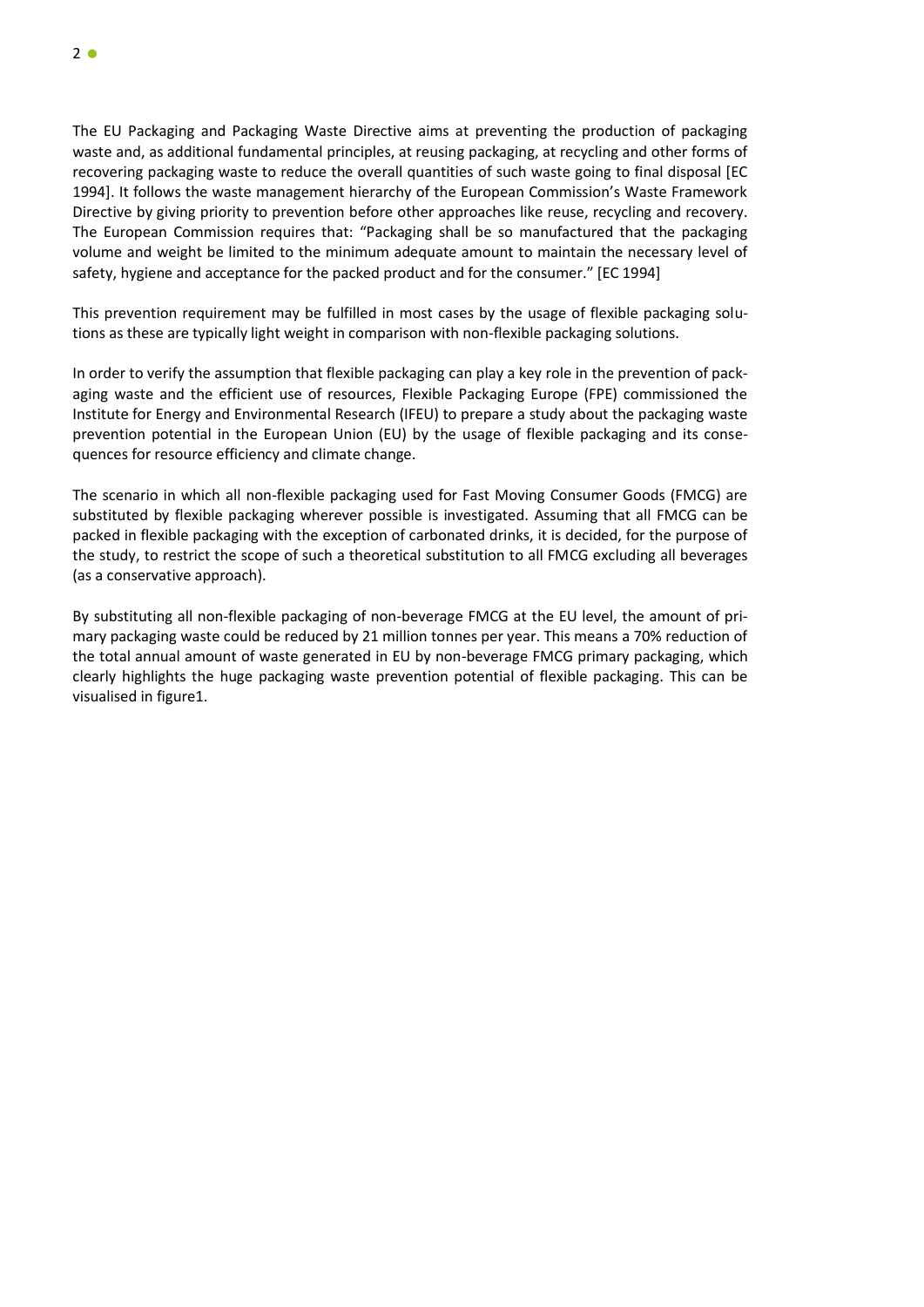

**Figure 1** Primary packaging waste for FMCG on the European market

By using a life cycle assessment approach this study shows that such a theoretical substitution would decrease total Global Warming Potential (GWP) and Abiotic Depletion (ADP) results of all European non-beverage FMCG primary packaging by respectively 33% and 32%, even if it is assumed that no material recycling processes for flexible packaging would take place (see figure 2).This demonstrates the considerable environmental improvement that could result from the prevention potential of flexible packaging.

The opposite scenario – i.e. the substitution in the EU of all flexible packaging used for non-beverage FMCG by rigid packaging solutions – would increase total GWP and ADP of non-beverage FMCG primary packaging of by about 30%, despite the much higher actual recycling rate of rigid packaging. Even if the recycling rate of all rigid packaging was raised to 100%, this theoretical substitution would still lead to higher GWP and ADP results than the situation today.

The impacts on GWP of both scenarios can be visualised in figure 2.